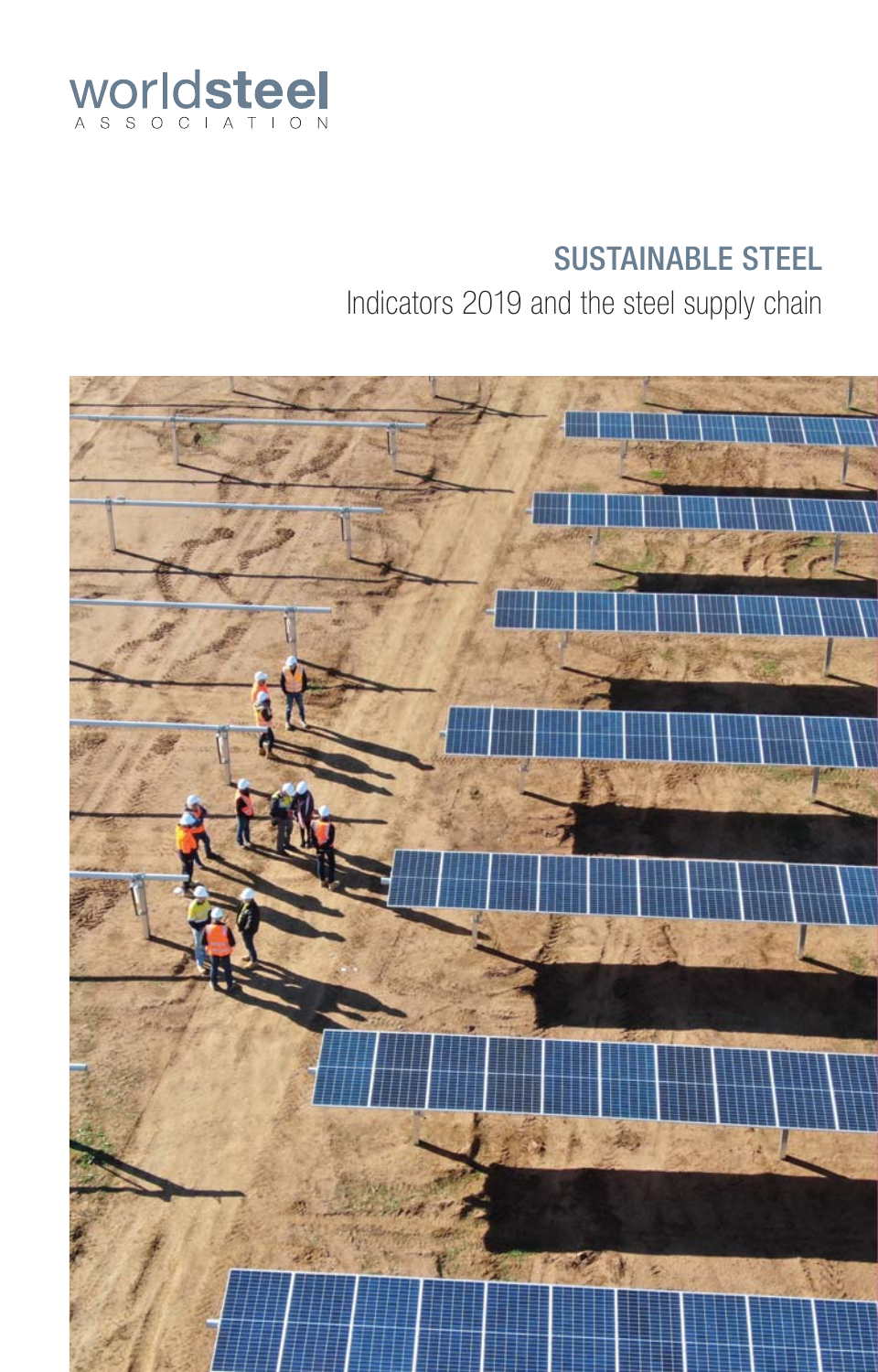## INTRODUCTION

### A sustainable society and the steel industry

The steel industry continues to review and reduce any negative impact on the local environment where it operates. Society rightly demands higher standards and better performance from companies and industry and these expectations change over time.

The World Steel Association's (worldsteel) latest materiality assessment confirmed that the following seven focus areas are of key importance for our stakeholders:

| Seven focus areas for the steel industry: |                             |              |  |  |  |
|-------------------------------------------|-----------------------------|--------------|--|--|--|
| Climate change                            |                             |              |  |  |  |
| Recycling                                 |                             | Supply chain |  |  |  |
|                                           | Water                       |              |  |  |  |
|                                           | Air quality                 |              |  |  |  |
|                                           |                             | Co-products  |  |  |  |
|                                           | <b>Product applications</b> |              |  |  |  |

Last year we commissioned an in-depth study on one of these seven areas, the steel supply chain. The outcomes of this project include a steel supply chain map and material and country matrices showing the Environmental, Social and Governance (ESG) risks within the steel supply chain. This publication provides an insight into our work.

Reporting on the industry's sustainability indicators performance every year is just one of several sustainability programmes at worldsteel.

- Our Sustainable Development Charter encourages our members to commit to sustainable development.
- Our industry-wide data collection for  $CO_{2}$  emissions, safety, sustainability indicators and life cycle inventory data requires members to have a unified measurement approach to their performance.
- The Steelie Awards inspire members to take actions to implement their commitment to sustainability.
- Our Sustainability Champions programme recognises members whose sustainability efforts and performance are outstanding and exemplary.

Our journey to make the steel industry more sustainable is reaffirmed with the increased commitment and actions of our member companies.

## SUSTAINABILITY HIGHLIGHTS



**Rate** in 2018 was 0.84**, a record low** and an 82% improvement since



96 **million jobs worldwide supported** and facilitated by the steel industry according to the **Oxford Economics 2019 study**.



step up : **a steel industry initiative to reduce carbon intensity**





### worldsteel is now publishing  $\prod\limits_{i=1}^n$ cycle inventory **data** for **17 key steel products**

an **annual basis**.



application  $steelHub$ , which **integrates industry learning** in



# **Zero Energy** Building Initiative,

aimed at **demonstrating steel's**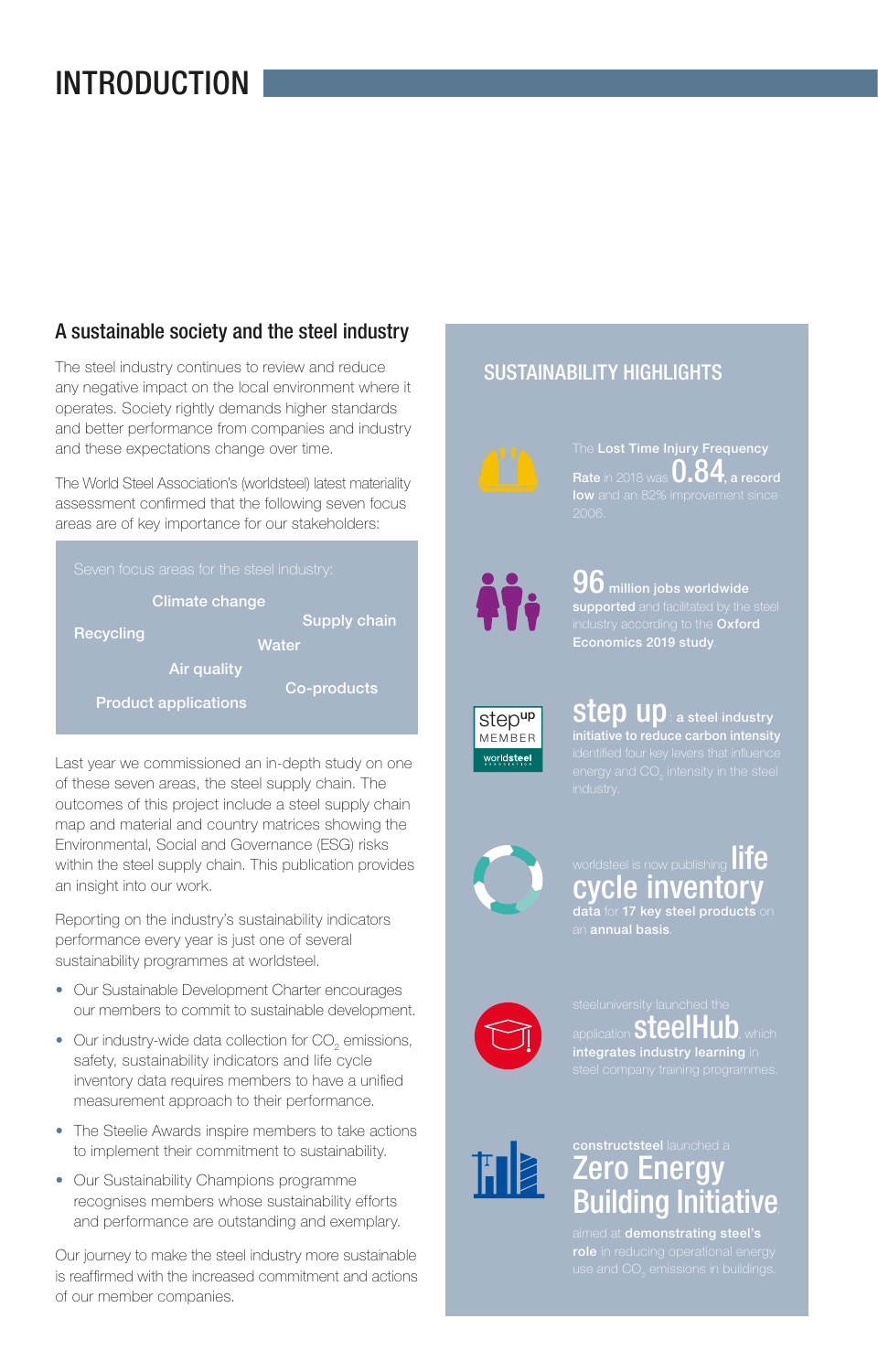### Steel supply chain and responsible sourcing

The steel industry has an unusually large and diverse global supply chain and as a result, its exposure to risks along its supply chain is wide-ranging. These include biodiversity loss, environmental issues, human rights, health and safety and the preservation of rights of indigenous people.

There is growing awareness and interest in the steel supply chain and responsible sourcing of raw materials, particularly from customers and investors. This results in increased pressure and expectations to responsibly manage the steel supply chain.

To respond to this, worldsteel with its members initiated a Supply Chain project to:

- establish a baseline understanding of the Environmental, Social and Governance (ESG) risks that the industry faces
- develop a common approach to identifying potential opportunities for positive actions that can be taken by the industry

As a first step, we have produced a steel industry supply chain illustration that maps the steelmaking processes and related raw material inputs. Supporting this, an ESG material matrix has been developed that applies 17 analytical criteria to the material inputs of the steel supply chain to produce an overview of where the greatest areas of concern lie for regulatory and civil society communities.

This has been done on a global level for 30 of the most important material inputs to the steel production process. An ESG country matrix has also been developed, which assesses the level of risk for responsible sourcing by country.

The steel industry will use this framework to identify potential opportunities that can bring a significant, positive, lasting and industry-wide impact to ESG issues throughout its supply chain.



#### **Simplified steel industry supply chain**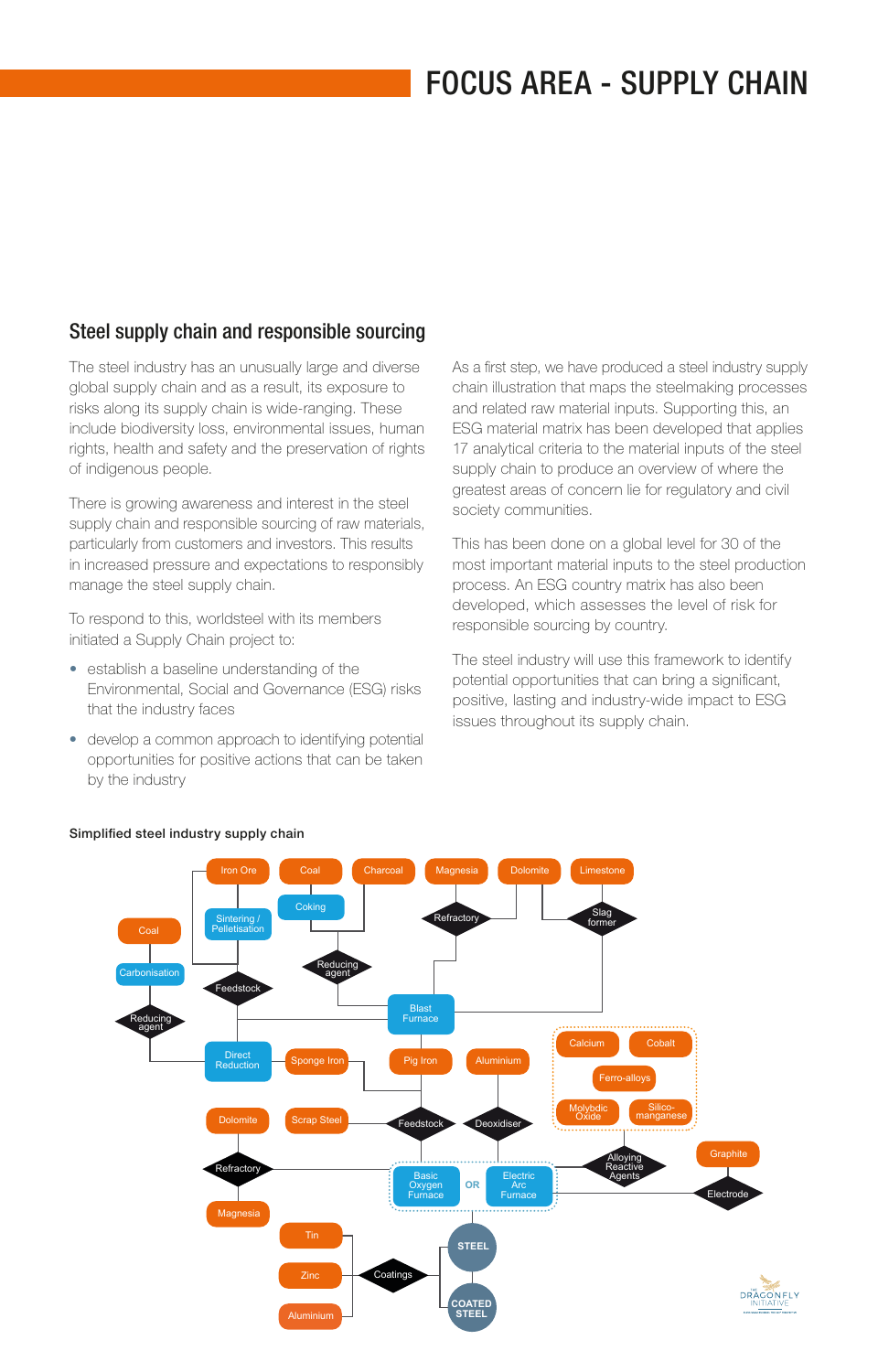## SUSTAINABILITY INDICATORS

#### Tracking our sustainability performance

The steel industry has been reporting on its sustainability performance via an industry-wide indicators data collection programme since 2004. We are one of the very few industries that report at a global level on an annual basis. This is the industry's continuous effort to demonstrate its firm commitment towards sustainable development and to openly communicate with its stakeholders.

The sustainability indicators provide a systematic approach to measurement and reporting on key aspects of the economic, environmental and social performance of the steel industry. They are aligned to the commitments outlined in our sustainable development policy and to the UN Sustainable Development Goals.

Steel companies around the world report voluntarily on up to 8 sustainability indicators every year.

In 2019, 85 steel companies contributed data for fiscal year 2018. Crude steel produced by companies who reported on one or more indicators was 970 Mt, representing 56% of global crude steel production.

The global average indicator results, participation by indicator, as well as performance trends of the steel industry for 16 years, are provided in the sustainability section of worldsteel.org.

| <b>INDICATOR</b> |                                          | <b>UNIT</b>                                                                   |      | 2016 2017 | 2018 |  |
|------------------|------------------------------------------|-------------------------------------------------------------------------------|------|-----------|------|--|
|                  | <b>ENVIRONMENTAL PERFORMANCE</b>         |                                                                               |      |           |      |  |
| 1.               | Greenhouse gas emissions                 | tonnes CO <sub>2</sub> / tonne crude steel cast                               | 1.88 | 1.83      | 1.85 |  |
| 2.               | Energy intensity                         | GJ / tonne crude steel cast                                                   | 20.3 | 19.9      | 20.2 |  |
| 3.               | Material efficiency                      | % of materials converted to products and co-products                          | 97.5 | 96.3      | 96.3 |  |
| $\overline{4}$ . | Environmental management systems         | % of employees and contractors working in registered<br>production facilities | 97.1 | 96.8      | 95.8 |  |
|                  | <b>SOCIAL PERFORMANCE</b>                |                                                                               |      |           |      |  |
| 5.               | Lost time injury frequency rate          | injuries / million hours worked                                               | 1.01 | 0.97      | 0.84 |  |
| 6.               | Employee training                        | training days / employee                                                      | 7.0  | 6.1       | 6.4  |  |
|                  | <b>ECONOMIC PERFORMANCE</b>              |                                                                               |      |           |      |  |
| 7.               | Investment in new processes and products | % of revenue                                                                  | 13.0 | 5.9       | 6.0  |  |
| 8.               | Economic value distributed               | % of revenue                                                                  | 98.8 | 97.0      | 93.9 |  |

Notes:

Indicators 1 & 2: These indicators are calculated using route-specifi c energy and CO<sub>2</sub> intensity for the basic oxygen furnace and electric arc furnace. The indicators are also weighted based on the production share of each route. Indicator 1 includes CO<sub>2</sub> emissions only as these make up approximately 93% of all steel industry greenhouse gas emissions. These indicators were updated in January 2020.

Indicator 5: Lost time injury frequency rate includes fatalities and is calculated based on figures including contractors and employees.

Indicator 7: Investment in new processes and products includes capital expenditure and R&D investment.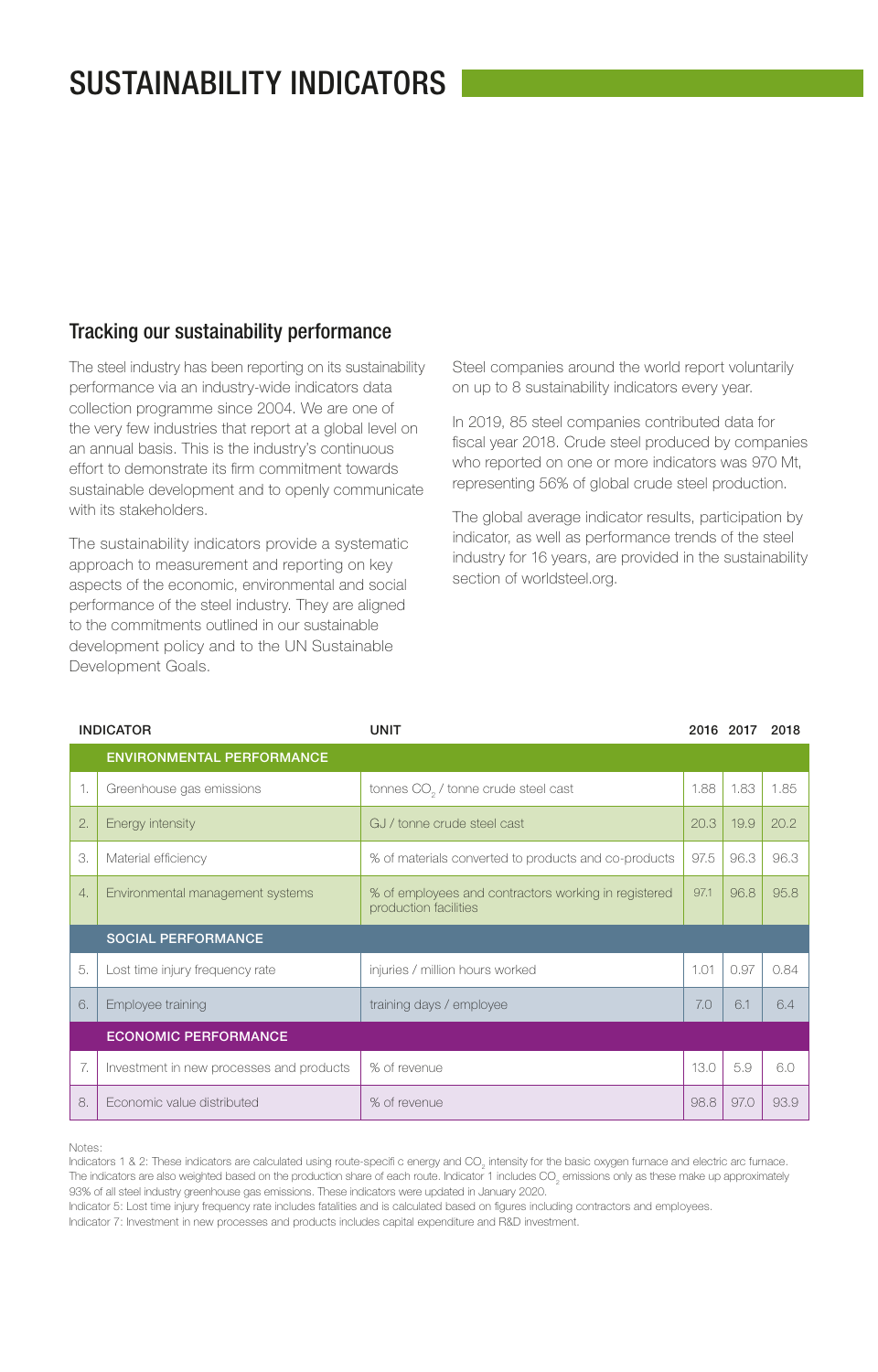## STEEL ACTION

### Excellence in Sustainability Steelie Awards

worldsteel's Excellence in Sustainability Steelie Awards seeks to recognise those companies that have made a positive impact or provided benefits in all three areas of sustainability: economic, environmental and social performance.

The sustainability initiatives presented below are the 2019 finalists, and demonstrate actions being taken by worldsteel members to respond to sustainability challenges in their region. This year's winning company was ArcelorMittal for its Climate Action Report 2019. More details are available on worldsteel.org.

#### **ArcelorMittal – Climate Action Report 2019**

ArcelorMittal's Climate Action report sets out its ambition to significantly reduce CO $_{\tiny 2}$  emissions globally and be carbon neutral in Europe by 2050. It lays out the choices available to the industry and outlines the components of ArcelorMittal's own climate action strategy, including their wide-ranging portfolio of low-emissions steelmaking technologies, the development of a new carbon reduction target to 2030, and the company's contribution to the development of public policies.

#### **BlueScope Steel Ltd. – Australian Corporate Power Purchase Agreement**

BlueScope entered a Corporate Power Purchase Agreement to invest in a 500,000-panel solar farm, committing to purchase 66% of the energy generated from the farm. This investment enables the company to contribute to the decarbonisation of the electricity grid by reducing 300,000 tonnes of CO $_2$ -e emissions each year. The initiative has had a significant contribution to the local economy, creating jobs and increasing demand for local goods and services.

#### **JSW Steel Ltd. – Conveyor system for iron ore transportation**

JSW Steel has installed the world's longest pipe conveyor to transport iron ore from the mines to their Vijayanagar Works. The pipe is designed to carry 36 million tonnes of iron ore per year, removing 3,000 trucks from the road and expecting a saving of 3.86 kg of CO<sub>2</sub> emissions per tonne of ore transported. This has also eliminated airborne dust, improved air quality and growth of crops, and reduced road accidents and traffic congestion in the surrounding areas.

#### **Tata Steel Ltd. – Recycle and reuse Jamshedpur township waste water for industrial application**

Tata Steel set up a Tertiary Treatment Plant that can process 30 million litres of sewage water per day to enable the utilisation of treated sewage water at the Jamshedpur steel plant. This has resulted in a 16% reduction in the intake of fresh water with a further saving of up to 27% expected in the next 2 years. It also has economic benefits for the company as at full capacity utilisation, the project will save approximately INR43 million (US\$ 600,000) per year.

Climate Action Report 1 May 2019